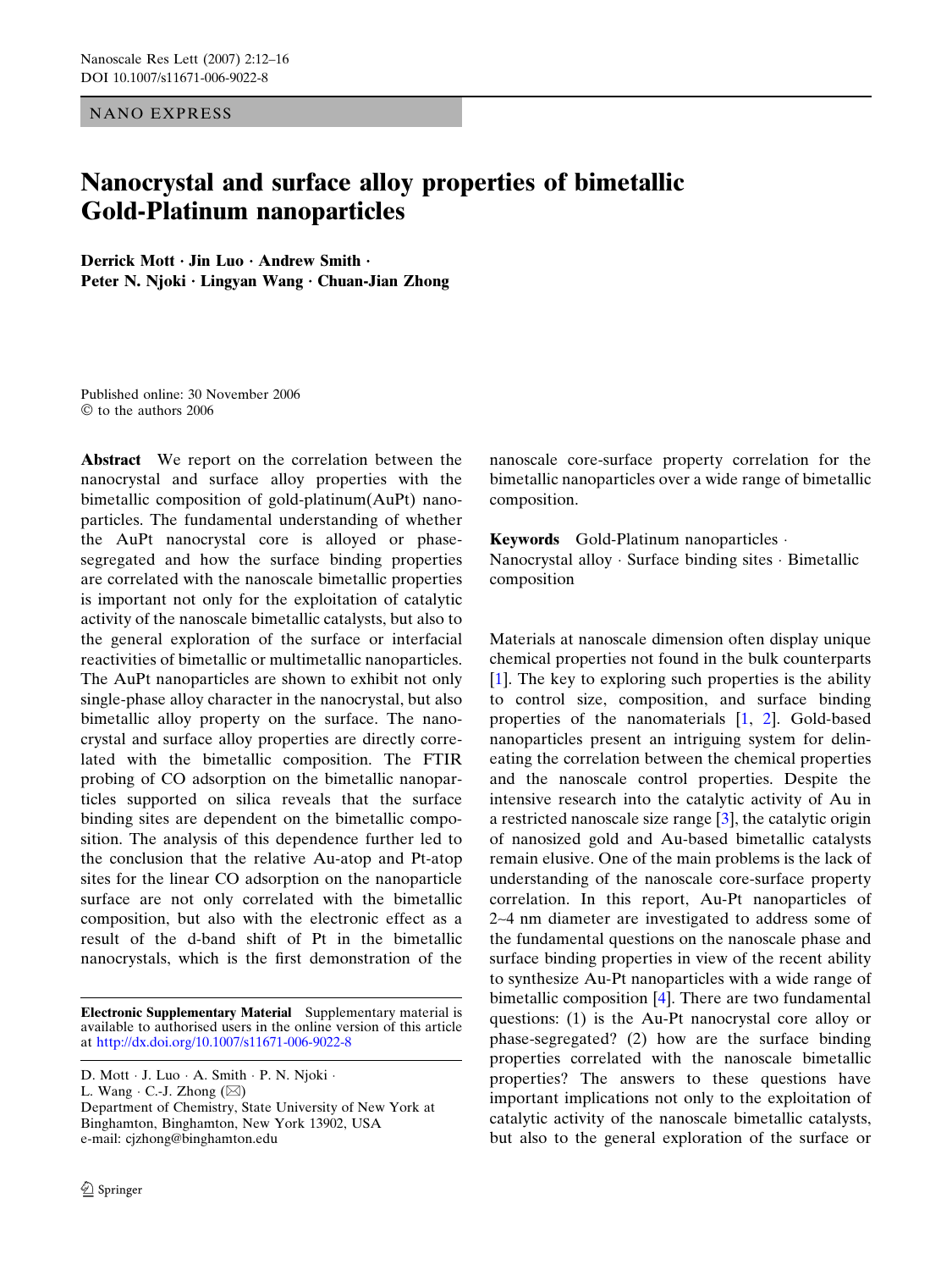interfacial reactivities of bimetallic or multimetallic nanoparticles. For the nanocrystal core, our recent XRD data [\[4a](#page-4-0)] revealed the presence of unique alloy properties that are in sharp contrast to the miscibility gap known for the bulk counterpart [[4b](#page-4-0)]. For the nanocrystal surface, while there are theoretical simulation approaches to predicting surface segregation [[1\]](#page-4-0), many experimental surface techniques such as XPS could not provide adequate information because the depth sensitivity is larger than the particle size. HRTEM cannot conclusively address the surface properties either because the surface of the nanocrystal of this size region is populated with corners and edges. In contrast, an infrared spectroscopic study of CO probe on the nanoparticles can effectively address fundamental issues related to the surface binding properties because its streching frequency is highly sensitive to the surface binding sites [\[5](#page-4-0)], as widely reported for oxide-supported gold, platinum, gold-platinum and other bimetallic catalysts prepared by vapor deposition [[6\]](#page-4-0), cationexchange, insipient wetness impregnation [\[7](#page-4-0)], and dendrimer or cluster based methods [[7](#page-4-0), [8](#page-4-0)]. We report herein the findings of an investigation of the nanoscale core and surface properties of Au-Pt nanoparticles of different bimetallic composition. The results provide new and important insights into the correlation between the nanoscale core and surface properties over a wide range of bimetallic composition [\[9,](#page-4-0) [10\]](#page-4-0).

The Au-Pt catalysts were prepared by a combination of two protocols. The first involved a modified twophase synthesis  $[11]$  $[11]$  of nanoparticles of  $-2$  nm core sizes with different compositions  $(Au_mPt_{100-m})$  capped with a mixed monolayer of decanethiolate and oleylamine [[12,](#page-4-0) [13\]](#page-4-0). The second involved assembly of the assynthesized nanoparticles on silica [\[10](#page-4-0)] followed by subsequent thermal treatment under controlled temperature and atmosphere [[9\]](#page-4-0). The actual loading ranged from 2.5 to 5.4% by mass for typical samples. The silica-loaded nanoparticles were thermally-treated under controlled atmosphere and temperature, including shell removal under 300 °C with 20%  $O_2/N_2$  for 1 hour and calcination under  $400^{\circ}$ C with 15%  $H_2/N_2$  for 2 h. The average sizes of the as-synthesized particles determined from TEM data are  $2.2 \pm 0.2$  nm for Au,  $4.8 \pm 0.8$  nm for Pt, and  $1.8 \pm 0.6$  nm for  $Au_{82}Pt_{18}$ nanoparticles. While the average sizes were slightly increased (e.g.,  $3.8 \pm 0.7$  nm for Au/SiO<sub>2</sub> and  $3.3 \pm 0.4$ for  $Au_{82}Pt_{18}/SiO_2$ ) in comparison with the as-synthesized particles, they displayed high monodispersity.

The bimetallic composition was analyzed by direct current plasma - atomic emission spectroscopy (DCP-AES (ARL Fisons SS-7)), which involved dissolving the nanoparticles in aqua regia solution for sample preparation [[4a](#page-4-0)]. Powder X-ray diffraction data were collected on a Philips X'Pert and a Scintag XDS 2000 diffractometers using Cu K $\alpha$  radiation ( $\lambda = 1.5418$  Å). The composition was also estimated by analyzing the XRD data for the bimetallic catalysts of different composition, which involved fitting the values of the lattice parameters [[4a](#page-4-0)]. The sample cell for the FTIR measurement consists of two valves in the glass tube, which allowed for purging with nitrogen and CO. The thermally-treated catalysts were ground into fine powders and pressed into a pellet, which was mounted in a glass tube enclosed in a metal sheath with NaCl window plates at each end (a gas-tight environment) for the transmission FTIR measurement. Sixty four scans were collected for each spectrum with a resolution of  $4 \text{ cm}^{-1}$ . Spectra were acquired at room temperature by first purging the chamber with nitrogen and then taking a background spectrum. The chamber was then purged with ~4% CO in nitrogen (for 10 min), and a spectrum was taken. By subtracting the spectrum of the gas-phase CO (2171 and 2119  $\text{cm}^{-1}$ ) generated in a separate measurement under the same conditions without the catalyst, the resulting spectrum was obtained that corresponded to the CO molecules adsorbed on the catalyst. All spectra were baseline corrected and water subtracted.

An examination of the XRD data for AuPt nanoparticles over a wide range of bimetallic composition, part of which was recently reported [[4a](#page-4-0)], provides important information for assessing the phase properties of the bimetallic nanomaterials. The control of AuPt composition in the range of 10–90%Au with 2–4 nm core sizes and high monodispersity ( $\lt \pm 0.5$  nm) was achieved by manipulating the precursor feed ratio. The  $Au_mPt_{100-m}$ nanoparticles were readily assembled on different supports (e.g., carbon  $(C)$  and silica  $(SiO<sub>2</sub>)$ ) and underwent thermal treatment. Figure [1](#page-2-0) shows the lattice parameters as a function of bimetallic composition comparing both bulk and nanoscale AuPt systems. The open circles correspond to data for bulk bimetallic metal system, whereas the open triangle points correspond to frozen states of bulk bimetallic metal system. For the bimetallic nanoparticles, the half-filled circle points correspond to data vs. bimetallic composition determined from analyzing the values of the lattice parameter for the bimetallic nanoparticles [\[4a](#page-4-0)], whereas filled circle points correspond to data vs. bimetallic composition determined from DCP-AES analysis of the bimetallic nanoparticles. In contrast to the bulk Au-Pt counterpart which display a miscibility gap at 20~ 90%Au [[4b](#page-4-0)], as shown by the blue data points and lines in Figure [1](#page-2-0), the lattice parameters of the bimetallic nanoparticles, as shown by the red and pink data points and lines in Figure [1](#page-2-0), were found to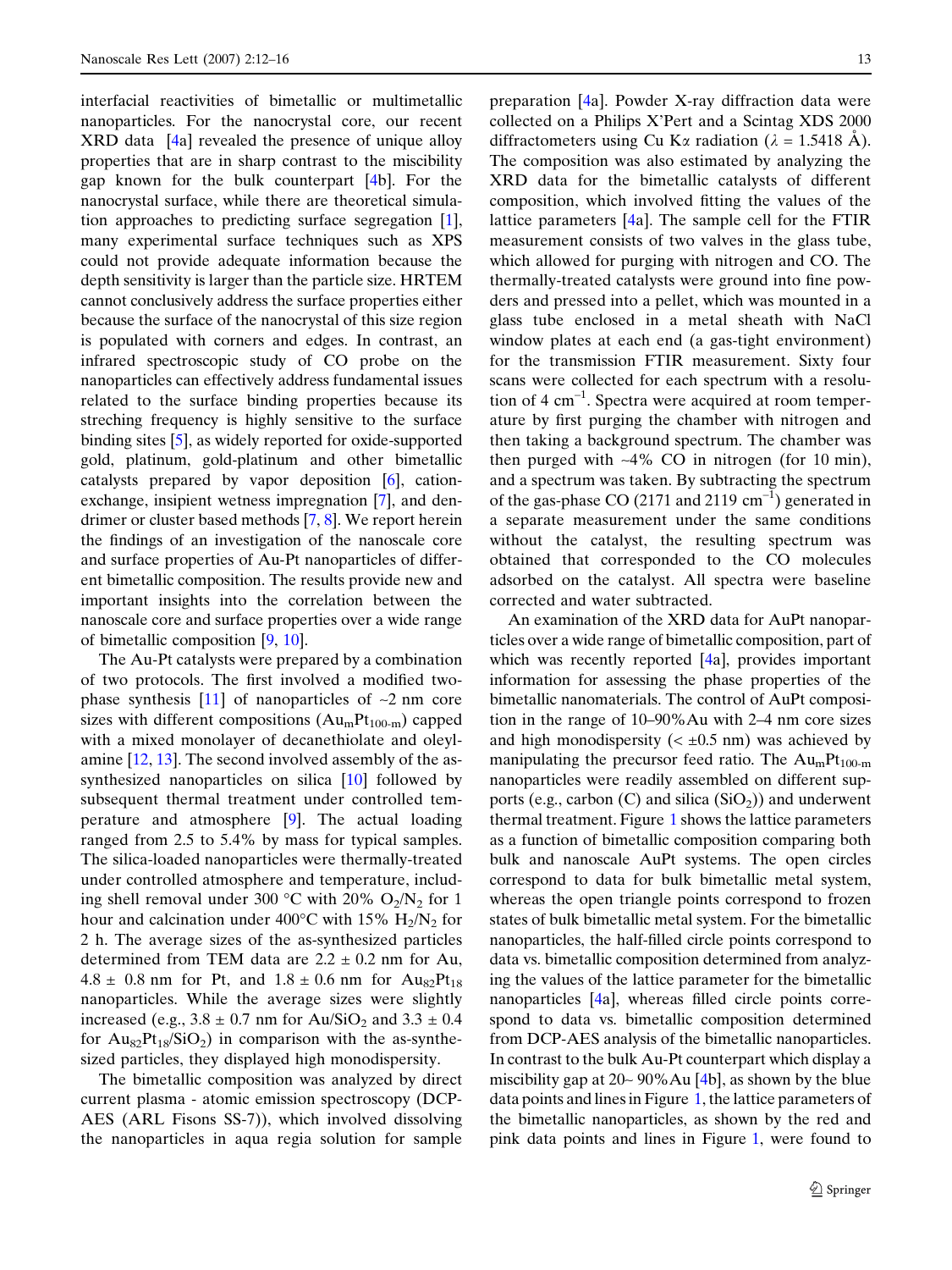<span id="page-2-0"></span>

Fig. 1 The lattice parameters vs. Pt% for AuPt nanoparticles (the red and pink data points and lines), part of the data reported recently [\[4a](#page-4-0)], and for bulk AuPt [[4b](#page-4-0)] (the open circle data points and lines (blue)). For bulk AuPt, the triangle points (blue) represent those at frozen states. For nanoscale AuPt, the halffilled circle points (pink) represent those using the composition derived from fitting the lattice parameter from XRD data, whereas the filled circled points (red) represent those using the composition derived from DCP analysis

exhibit either linear or slightly-curved relationships with Pt%. The linear relationship follows a Vegard's type law typically observed with binary metallic alloys. The difference between the linear (pink data points) and the slightly-curved (red data points) relationships reflects the limitation of the composition determination using data from the XRD analysis and the DCP-AES analysis. The former is an indirect estimate of the composition. The latter is a direct determination, which could however be affected by the presence of a small fraction of physically-mixed Au and Pt nanoparticles in the bimetallic AuPt sample. While a more precise measurement of the bimetallic composition is needed (e.g., using high resolution TEM-EDX method), we believe that the likely lattice parameter-composition correlation should fall in between the linear and the slightly-curved features. Nevertheless, this finding demonstrates the alloy properties for the bimetallic AuPt nanoparticles.

In addition, the fact that the lattice parameter values of the nanoscale AuPt are all smaller than those for the bulk AuPt is an intriguing phenomenon, which suggests that nanoparticles have smaller inter-atomic distances than those for the bulk counterparts. To our knowledge, this is the first example demonstrating that the nanoscale AuPt nanoparticles not only have singlephase character but also small inter-atomic distances in the entire bimetallic composition range, both of which

are in sharp contrast to those known for their bulk counterparts.

A comparison among infrared spectra for CO adsorption on AuPt nanoparticles over a wide range of bimetallic composition provides important information for assessing the surface binding properties of the bimetallic nanomaterials. By comparing CO spectra for  $Au/SiO<sub>2</sub>$ , Pt/SiO<sub>2</sub>, physical mixtures of  $Au/SiO<sub>2</sub>$  and Pt/  $SiO<sub>2</sub>$ , and an  $Au<sub>72</sub>Pt<sub>28</sub>/SiO<sub>2</sub>$  alloy (see supporting information), the CO bands for the bimetallic alloy catalyst are detected at 2115  $cm^{-1}$  and 2066  $cm^{-1}$ , which are distinctively different from the single band feature at  $2115 \text{ cm}^{-1}$  for CO linearly adsorbed on atop sites of Au [[2,](#page-4-0) [5](#page-4-0), [14,](#page-4-0) [15\]](#page-4-0), and the single band feature at  $2096$  cm<sup>-1</sup> for CO on atop sites for Pt [\[5](#page-4-0)]. The general feature is in agreement with observations reported in two previous studies [\[7](#page-4-0), [8](#page-4-0)] for gold-platinum bimetallic catalysts synthesized by other methods. For example, for AuPt prepared by a 1:1-feeding ratio in a dendri-mer-based synthesis [\[8](#page-4-0)], the observed 2113  $\text{cm}^{-1}$  band was attributed to adsorption on Au sites though the band for CO on monometallic gold was not detected, and a  $2063$ -cm<sup>-1</sup> band was attributed to CO on Pt sites which was explained due to dilution and dipole coupling effects. For the cluster-derived AuPt bime-tallic catalyst [\[7](#page-4-0)], the observed  $2117 \text{ cm}^{-1}$  band was similarly attributed to CO adsorbed to Au sites and the observed  $2064 \text{ cm}^{-1}$  band was assigned to CO at Pt sites due to an electronic effect caused by the incorporation of Au to the bimetallic catalyst and not the dipolar coupling effect as supported by  ${}^{13}CO$  data.

To correlate the CO bands with the bimetallic composition, it is essential to prepare the nanomaterials in a wide range of bimetallic composition. Our ability to prepare AuPt nanoparticles in a wide range of bimetallic composition, which were already proven by XRD to display single-phase alloy properties [[4\]](#page-4-0), allowed us to probe the surface-composition correlation. Figure [2](#page-3-0) shows a representative set of FTIR spectra comparing CO adsorption on  $AuPt/SiO<sub>2</sub>$  with a wide range of bimetallic compositions.

Two most important features can be observed from the spectral evolution as a function of bimetallic composition. First, the  $2115 \text{-cm}^{-1}$  band observed for  $Au/SiO<sub>2</sub>$  (a) displays a clear trend of diminishing absorbance as Pt concentration increases in the bimetallic catalysts. It is very interesting that this band becomes insignificant or even absent at  $>$  ~45% Pt. Secondly, the lower-frequency CO band  $(-2050 \text{ cm}^{-1})$ shows a clear trend in shift towards that for the Pt-atop CO band observed for  $Pt/SiO<sub>2</sub>$  (i) as Pt concentration increases. This trend is shown in Figure [3.](#page-3-0) For higher concentrations of Au, this band is strong and broad.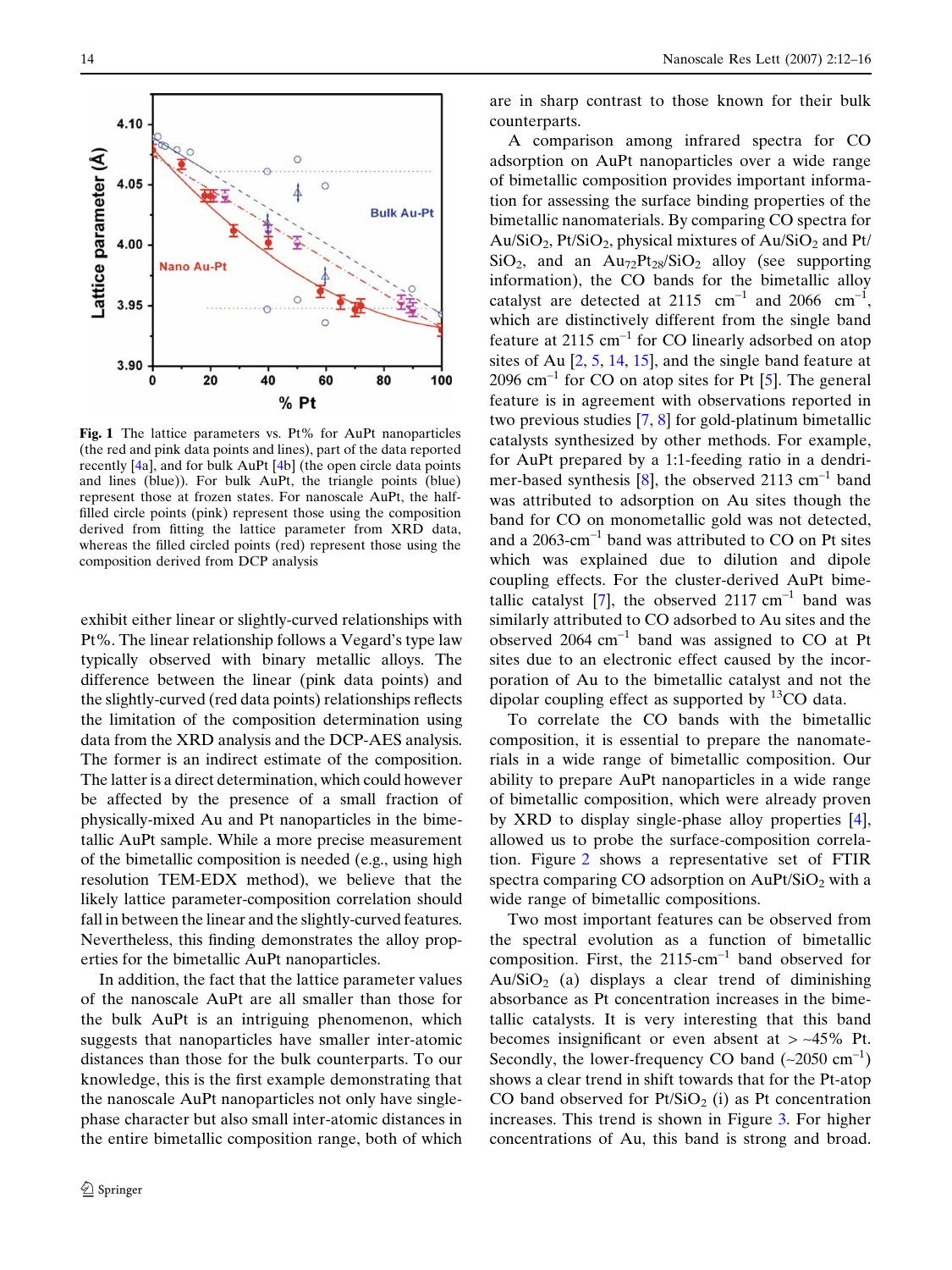<span id="page-3-0"></span>

Fig. 2 Comparison of FTIR spectra of CO adsorption: (a) Au/  $\text{SiO}_2$ , (b)  $\text{Au}_{96}\text{Pt}_4/\text{SiO}_2$ , (c)  $\text{Au}_{82}\text{Pt}_{18}/\text{SiO}_2$ , (d)  $\text{Au}_{72}\text{Pt}_{28}/\text{SiO}_2$ , (e)  $Au_{65}Pt_{35}/SiO_2$ , (f)  $Au_{56}Pt_{44}/SiO_2$ , (g)  $Au_{43}Pt_{57}/SiO_2$ , (h)  $Au_{35}$  $Pt_{65}/SiO_2$ , and (i)  $Pt/SiO_2$ 

Such a dependence of the CO bands on the bimetallic concentration is remarkable, and is to our knowledge observed for the first time. The higher-frequency band



Fig. 3 Plot of the frequency for Au-atop and Pt-atop CO bands vs the composition of Au in the alloy AuPt nanoparticles. The length of the bars represents half of the peak width (determined from the full width at half of the peak maximum). The dotted line with squares represents the average d-band shift for Pt atoms based on calculation results in ref-16

 $(2115 \text{ cm}^{-1})$  is attributed to CO adsorption on Au-atop sites in a Au-rich surface environment, whereas the lower-frequency band and its composition-dependent shift reflect an electronic effect of the surface Pt-atop sites alloyed in the bimetallic nanocrystal. The fact that the disappearance of the Au-atop CO band at  $>$  ~45% Pt is accompanied by a gradual shift of the Pt-atop CO band is indicative of a unique synergistic surface property in which the Pt-atop CO adsorption is greatly favoured over the Au-atop CO adsorption. To understand this preference, we must understand how Au atoms surrounding Pt atoms produce an electronic effect on the binding properties of CO on Pt.

The understanding of the electronic effect is based on the correlation between the spectral features and findings from a previous density functional theory (DFT) calculation on the d-band of Pt atoms in bimetallic AuPt surfaces [\[16](#page-4-0)]. The DFT calculation showed that the d-band center of Pt atoms increases with Au concentration in the AuPt alloy on a Au(111) or Pt(111) substrate. For an AuPt alloy on Au(111), the d-band center of Pt atoms was found to show an increase from 0 to 65~70% Au, after which a slight decrease was observed. For a AuPt alloy on Pt(111), the d-band center of Pt atoms is found to increase almost linearly with the concentration of Au. Both were supported by experimental data in which the adsorption of CO showed an increased binding energy in comparison with Pt(111), due to the larger lattice constant of Au, leading to an expansion of Pt  $[16, 17]$  $[16, 17]$  $[16, 17]$  $[16, 17]$ . The average d-band shift for Pt atoms from these two sets of DFT calculation results is included in Figure 3 to illustrate the general trend. To aid the visualization of the finding, Scheme 1 depicts surface atomic distribution on an idealized bimetallic nanocrystal, on which a homogeneous distribution of Pt atoms in Au atoms is assumed based on the single-phase alloy nature [[8\]](#page-4-0).

Since the DFT results provide information on the Pt surface binding properties, let us consider the maximum concentration of Pt atoms on a surface in which each Pt atom is completely surrounded by Au atoms. The Pt concentration is 33% for  $\sqrt{3} \times \sqrt{3R}30^0$  (111) or 50% for  $2 \times 2$  (100) for a single layer bimetallic surface, and 25% (111) or 16% (100) for a multi-layer structure. An average of these values would yield  $30-33\%$ , which coincides closely with the observed maximum of the dband for Pt atoms in an AuPt alloy on Au $(111)$  [\[16\]](#page-4-0). Interestingly, a subtle transition for the lower-frequency band, i.e., from a relatively-broad band feature to a narrow band feature that resembles that of the Pt-atop CO band (Figure 2), is observed to occur at  $\sim 65\%$  Au, below which the Au-atop CO band basically disappeared. There exists a stronger electron donation to the